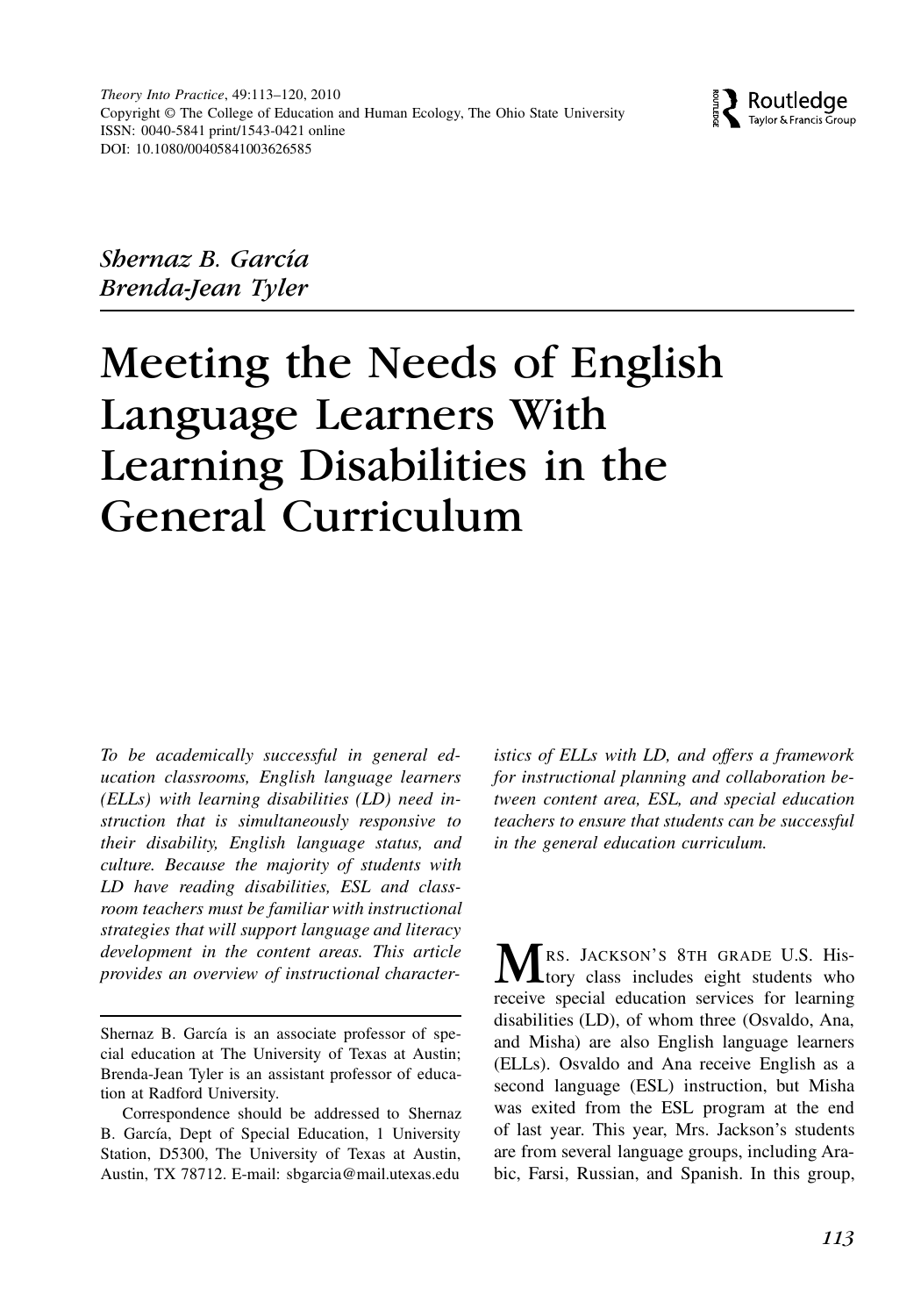Kamal, recently arrived from Egypt, seems to be struggling to keep up, and she wonders if he might have an LD. Because she doesn't feel qualified to make such a judgment, she makes a mental note to speak with the ESL and special education teachers about him. Uncertain about how to best meet the needs of all groups, she hopes that consulting with these teachers will ultimately improve the students' performance on the spring assessments.

Mrs. Jackson's dilemma is shared by many educators in U.S. public schools today: With the emphasis on accountability for all groups of students (No Child Left Behind Act [NCLB], 2001), and on providing students with disabilities access to the general education curriculum (Individuals with Disabilities Education Improvement Act [IDEA], 2004), general education teachers are increasingly expected to teach students with very diverse learning needs, and to prepare them for success on high-stakes assessments. Because most ELLs and students with disabilities are held to the same academic standards and take the same statewide assessments as all other students, there is an increased urgency to bring their performance up to levels comparable to their peers' (Echevarria, Short, & Powers, 2006).

What does this mean for secondary teachers? By the time students reach middle school, students must possess proficient reading skills, as the focus of instruction, including in English/ Language Arts, has long shifted to reading to learn (Harvey, 1998). Consequently, secondary teachers are generally unfamiliar with strategies to scaffold reading. Today's secondary classrooms present a different reality, however: Teachers must know how to teach grade-level content to students who are reading below grade level, and must be able to adapt materials as well as teaching approaches so that students with a wide range of sociocultural, linguistic, and [dis]ability-related characteristics have meaningful access to the general education curriculum. This task becomes even more complex when teaching students with LD who are also ELLs; without adequate preparation in the areas of special education, bilingual education, and ESL instruction, teachers struggle to fully understand the nature and range of challenges experienced by students with disabilities who are learning in their second language (Klingner, Hoover, & Baca, 2008).

To be meaningful and comprehensible, instruction for ELLs with LD must be culturally and linguistically relevant, and also responsive to their disability (García & Ortiz, 2008). Because ELLS with LD are taught by content area, ESL, and special education teachers, their learning experience can become fragmented because few teachers are certified and fully qualified to address all three areas. Working together offers teachers an efficient and effective means of bridging knowledge gaps, and provides a more coherent instructional experience for students.

In this article, we discuss the complex interface between LD, second language learning, and culture, as well as the resultant barriers to learning experienced by ELLs with LD in content-area classes taught in English. We focus specifically on LD in view of the fact that approximately 50% of all students between the ages of 6 and 21 with identified disabilities are served in this category (U.S. Department of Education, 2005); for close to 80% of this group, the area of need is reading (International Dyslexia Association, 2007). We conclude with implications for adapting instruction to support these students' performance in the general education curriculum.

#### The Interface Between Disability, Language, and Culture for ELLs With LD

When ELLs struggle academically, many teachers, like Mrs. Jackson, wonder if this is due to the students' ELL status, a potential learning disability, or both (Klingner & Harry, 2006). For students who have been exited from the ESL program, teachers may even assume that limited English proficiency is no longer a factor in the students' academic difficulties (Tyler, 2006). Although a detailed discussion is beyond the scope of this article, it is important to acknowledge that accurate and valid identification of LD among ELLs remains a challenge;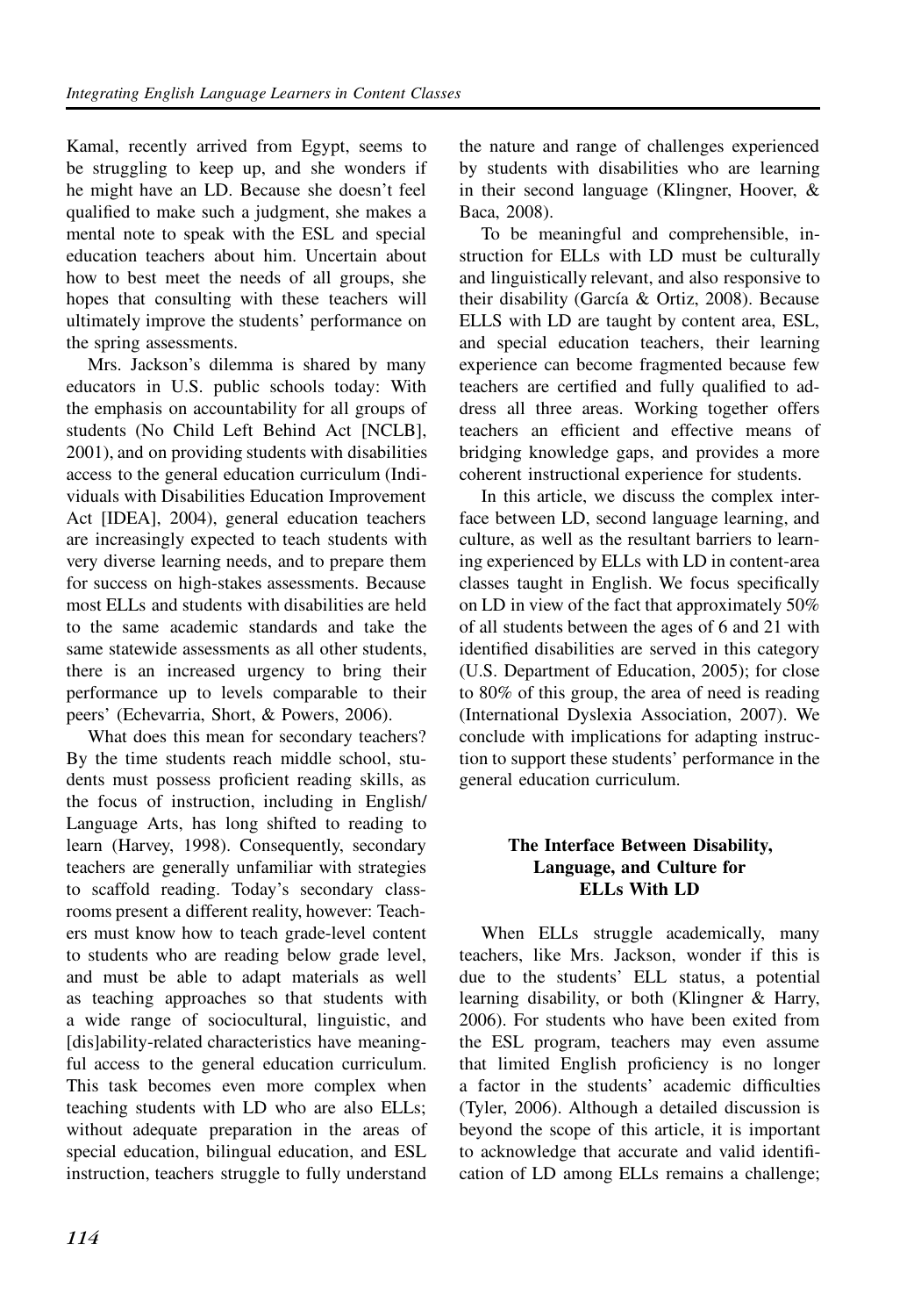clearly, this is a multifaceted problem requiring a multidimensional, systemic solution (García & Ortiz, 2008). Although many ELLs have been misidentified, some ELLs struggle academically for reasons beyond second language status, sociocultural backgrounds, and educational history, even when compared to their ELL peers. It is this group of learners that is our focus here because interventions typically implemented in general, ESL, and special education instruction fail to adequately account for all their learning needs. Although separated for discussion below, cultural, linguistic and [dis]ability characteristics are integrally intertwined; this interface requires careful attention when planning instruction.

#### Characteristics Associated With LD

According to IDEA (2004), a specific learning disability is:

A disorder in one or more of the basic psychological processes involved in understanding or in using language, spoken or written, which disorder may manifest itself in the imperfect ability to listen, think, speak, read, write, spell, or do mathematical calculations. (20 USC 104, section 602 (30) (A))

Students with LD are a heterogeneous group, and specific difficulties experienced by individual students will vary. In general, however, students with reading-related LD struggle to decode text due to difficulties with letter recognition and letter-sound correspondence, and demonstrate an "overreliance on whole-word, phonological, and contextual reading strategies" (Salend, 2008, p. 68). Their reading tends to be slow, choppy, and dysfluent; and they demonstrate below grade-level skills in vocabulary and comprehension (Hock et al., 2009). In addition, learning disabilities may be expressed in the areas of working memory and retention, and information processing; adolescents who struggle to read have also been described as inactive, as lacking self-monitoring skills, and as inefficient users of strategies they have been taught (Shippen, Houchins, Steventon, & Sartor, 2005).

Although limited in scope, available research suggests that ELLs identified as having reading disabilities demonstrate many of the same difficulties as native English speakers with LD (August & Shanahan, 2006; Tyler, 2006), and will experience these difficulties in their native language, not just in English (Ortiz, 1997). Due to the dual effects of their second language learner status and disability, ELLs with LD learning to read in English face different challenges in mastering elements that are critical to successful comprehension of text for any student, such as fluent, automatic decoding, and a rich vocabulary (Klingner et al., 2008). For ELLs, oral language development and motivation have also been identified (August & Shanahan, 2006) as important areas of consideration.

Because difficulties experienced by ELLs functioning in English can mimic characteristics of LD (Salend, 2008), and thereby lead to misidentification, Mrs. Jackson's reluctance to assume that Kamal's difficulties are due to a disability is well-justified. Unfamiliar with his home language, and lacking access to his school records from Egypt, she cannot ascertain the underlying reasons for his academic difficulties and frustration with assignments. However, by systematically incorporating ESL strategies and providing background information, Mrs. Jackson could minimize the impact of his limited English proficiency and unfamiliarity with concepts related to U.S. history on his learning. If his progress is also affected by an undiagnosed disability, it is likely that he struggled in these areas in Arabic as well.

#### Learning in a Second Language

Adolescent ELLs are a heterogeneous group who present a wide range of oral and written language proficiencies in their native languages and in English (Rance-Roney, 2009). For ELLs with LD being taught academic content in English, teachers must consider the interaction between second language learning and LD (Klingner et al., 2008). These students are likely to have struggled with reading in their first language; now they must not only learn the discrete skills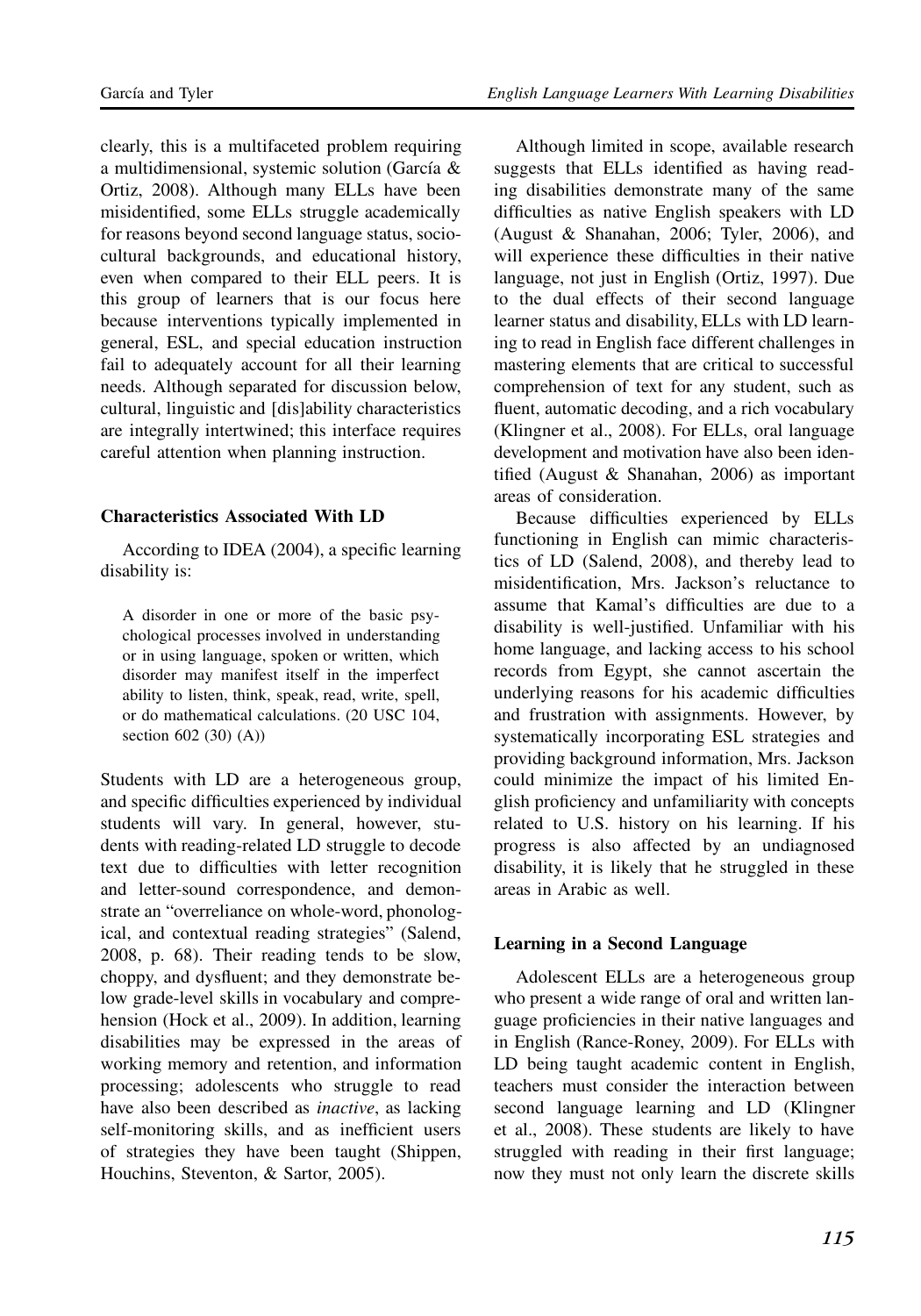associated with English proficiency (i.e., syntax, grammar, vocabulary, and punctuation), but must be able to use their English in culturally specific ways valued at school (Meier, 2003). Typically, these pragmatic aspects of language use are reflected not only in academic criteria related to oral and written expression, but also in norms for classroom interaction and behavior. In addition, their LD is likely to increase the cognitive demands of a lesson, thereby interfering with attention to the concepts being taught. Depending on the specific areas of reading affected by their disability, they may also experience greater difficulty with decoding new vocabulary, visual or auditory processing, retaining new information, and/or organizing ideas. At minimum, it is important for teachers to know that ELLs, including those with LD, may have been prematurely exited from bilingual education or ESL instruction prior to becoming proficient users of academic English such as that found in secondary textbooks and classroom materials (August & Shanahan, 2006; Short & Fitzsimmons, 2007; Tyler, 2006).

## The Cultural Context of Teaching and Learning

Because ELLs with LD (and their families) are members of nondominant sociocultural and/or linguistic communities, they enter school with worldviews that may vary considerably from those represented at school (Hollins, 2008). Their cultural orientations are evident in their academic performance as well as behavior, including ways in which they process information, use logic (e.g., spiral vs. linear), interact with others (e.g., collectivistic vs. individualistic), communicate (e.g., high vs. low context, indirect vs. direct), and learn (e.g., holistic vs. analytical) (Hollins, 2008; Trumbull, Rothstein-Fisch, Greenfield, & Quiroz, 2001). From a sociocultural perspective, math, science, literacy, and other forms of knowledge can be understood as cultural tools for thinking and learning (Rogoff, 2003). Consequently, how these subjects are taught at school, as well as the tools used to teach them (e.g., using an abacus vs. a calculator), will most likely reflect mainstream society's representation

of these subjects. It is, therefore, important for teachers to realize that their instruction is as much influenced by culture as is student learning, and that principles of good teaching cannot be assumed to be universalistic (Trumbull et al., 2001).

Equally important, students from nondominant racial/ethnic and sociocultural communities may find aspects of the curriculum less relevant to their personal life experiences and backgrounds, and may also experience isolation as a result of their status as perceived outsiders; ELLs with LD may face further rejection due to the stigma associated with disabilities (Artiles, 2003). For them, as well as for students with disabilities in general, portrayals of people with disabilities and/or people from their communities (or lack thereof) in school materials and activities may comprise a hidden curriculum that contributes to students' isolation, rejection, and/or alienation, with negative consequences for their learning and social-emotional well-being (Hollins, 2008; Safe Schools Coalition, 2005).

## Mediating Instruction to Support Learning for ELLs With LD

Systematic consideration of these three areas can assist teachers in anticipating and preparing for potential breakdowns in the teaching–learning process that can result from a mismatch between students' educational needs and instruction. In this section, we offer a framework for adapting instruction for ELLs with LD; other students who are performing below grade level may also benefit from the ideas presented here. Although similar to what teachers may already be doing, it is important to use the process systematically for individual students.

## Identifying Instructional Barriers to Learning

Once teachers have identified desired learning outcomes and decided upon the means that will be employed to evaluate this learning, the process of identifying potential barriers to both learning and valid assessment begins. Specifically,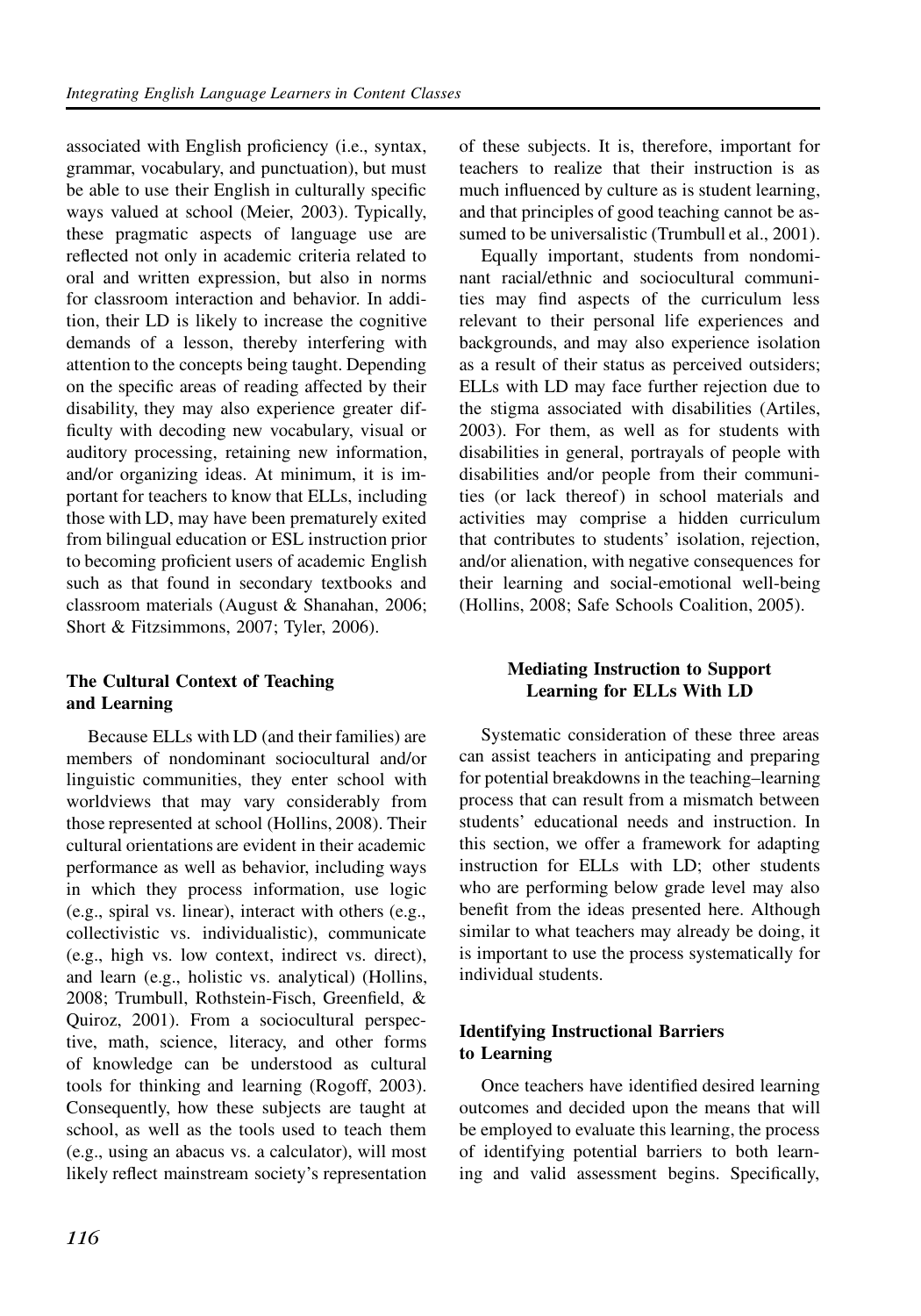the teacher must review the lesson content and instructional approaches to identify the cognitive and linguistic demands that will be placed on ELLs with LD as well as ways in which the lesson will (or will not) increase their motivation to engage with the content. For example, the high frequency of technical vocabulary and complex concepts in secondary grades can pose significant challenges for ELLs with LD at many levels (August, Carlo, Dressler, & Snow, 2005). Equally, the specific content, texts, and strategies may not engage them effectively in the learning process. Similarly, typical methods of assessment (e.g., exam questions with complex text to process, or responses requiring original prose) can quickly become tests of English proficiency rather than academic achievement, and thus fail to provide a true measure of students' learning. Potential barriers to consider include:

- The reading levels within and across texts and other materials, which may interfere with understanding of, or attention to, the concepts being taught;
- Words and concepts that will be unfamiliar to ELLs even though they are basic for native English speakers, including those with LD;
- Aspects of the lesson that require ELLs to learn academic concepts and English terminology simultaneously, doubling cognitive demands;
- The specific forms of oral, written, verbal, and nonverbal expression required for school success, that are socio-culturally unfamiliar to students; and
- Forms of bias in the portrayal of people from diverse groups, including but not limited to racism, classism, ableism, and sexism.

#### Adaptations to Support Learning for all Students

The above analysis can help teachers select adaptations that will support learning and engage ELLs with LD without watering down key concepts they need to learn, as well as allow them to better demonstrate their learning. Adaptations mediate cognitive and linguistic difficulties,

as well as cultural or linguistic discontinuities, through the use of a variety of instructional scaffolds to reduce frustration, not only for ELLs with LD but for other groups of struggling learners, as well (August et al., 2005; Echevarria & Graves, 2007; Fang, 2006; Freeman & Crawford, 2008; Hart, 2009; Santamaria, Fletcher, & Bos, 2002; Szpara & Ahmad, 2007).

Strategies that support students' cognitive and academic development include:

- Using teaching methods that draw on students' preferred or stronger modalities (e.g., listening vs. reading, oral vs. written);
- Reducing information students must generate independently (e.g., providing checklists, reading and/or study guides, peer assistance with note-taking); and
- Teaching study skills, self-monitoring skills, or other coping strategies to support areas affected by the disability.

In the areas of language and literacy development, approaches such as Sheltered English instruction (Echevarria & Graves, 2007) that support language acquisition during content instruction are particularly helpful for ELLs with LD. In addition, teachers should consider:

- Teacher-directed mini-lessons to review/reinforce word meaning;
- Modifying test formats to accommodate language and disability-related needs (e.g., reading questions to the student, allowing extra time, performance-based assessments);
- Teaching students discipline-specific language and symbols, as well as strategies to comprehend technical language and increase engagement with texts (e.g., paraphrasing, interpretation of noun phrases);
- Providing opportunities for oral language development (e.g., group activities, interactions with peers and native English speakers); and
- Supplementary, intensive reading interventions provided by a reading specialist or special education teacher who is familiar with ESL adaptations.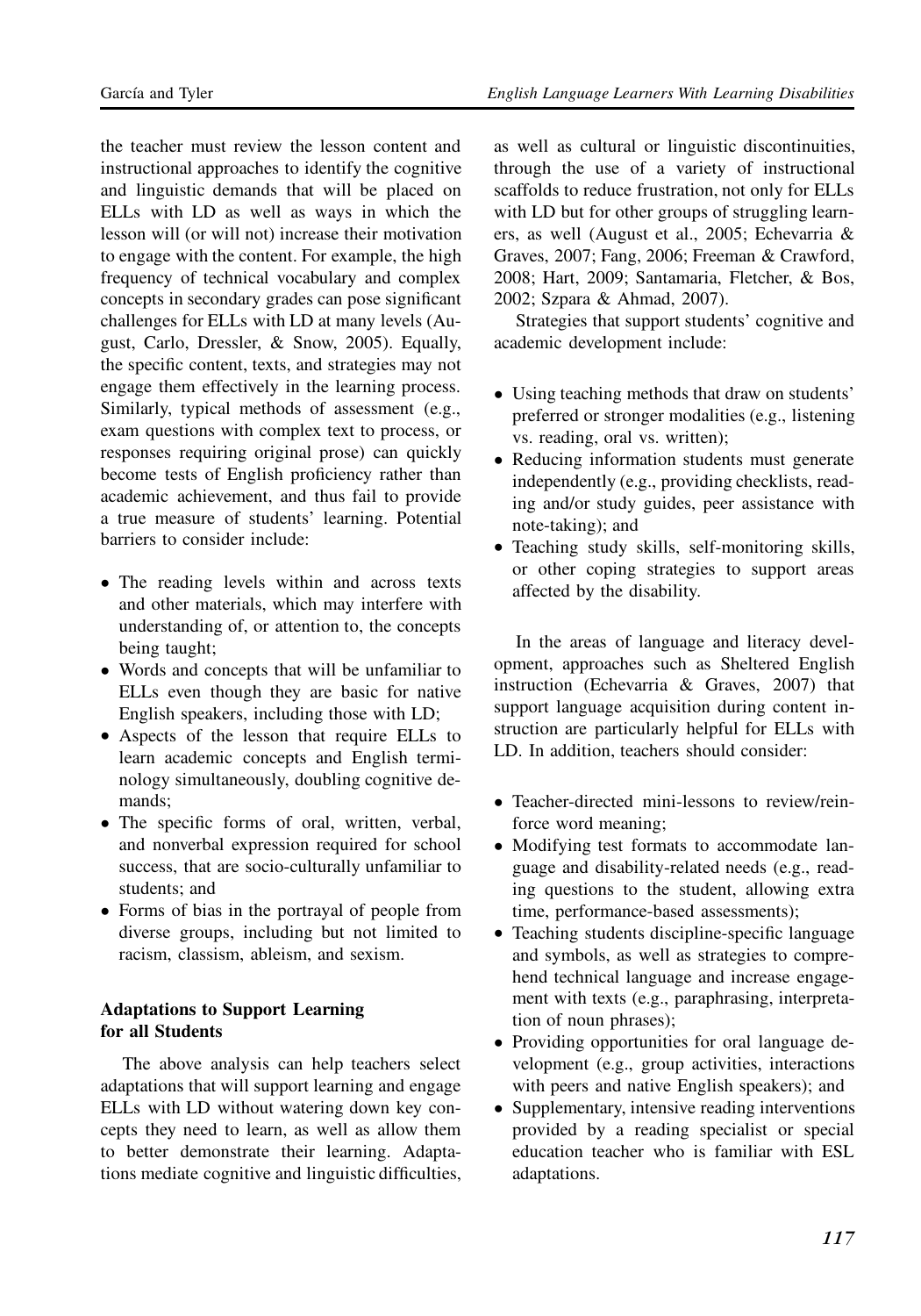Mrs. Jackson decided to try a variety of approaches. She developed chapter outlines and study guides to reduce the information that ELLs and students with LD would otherwise have to generate as she lectured. She also began to preview lessons in her (albeit) limited Spanish to reduce the amount of new information in English for her Spanish-speaking ELLs, and used simpler language, reiteration, slower speech, and visuals whenever practical to explain new technical vocabulary. Supplementing the textbook with audio-taped recordings, DVDs, and/or Internetbased accounts of the lesson content proved to be quite effective, particularly for Osvaldo, whose reading in both languages was well below grade level. Less frustrated by difficulties with decoding complex texts, Osvaldo and other ELLs also appeared to be more motivated to engage in learning.

Additionally, teachers must find ways to embed new learning in tasks that connect content to their students' lives, and, finally, create access to resources in students' native languages to support learning in English. The use of materials, textbooks, and language that present a strengthsbased view of diversity, and that are free from bias, is also important in view of the alarming degree of alienation, bullying, or harassment reported by middle and high school students as a result of their actual or perceived characteristics, including race/ethnicity, language status, and disability (Safe Schools Coalition, 2005). Mrs. Jackson sought ways to link her lessons to events in her immigrant students' countries of origin, and/or connect U.S. events with aspects of their personal and socio-cultural experiences. With the help of some of the parents at the school, she was also able to contact community volunteers about tutoring Kamal and Misha in their native languages.

## Coordinating Instruction Across Teachers and Programs

The complexity of meeting the educational needs of ELLs with LD, and the potential for discontinuity in the instructional process, require that effective communication and collaboration

across teachers and programs be a priority. Because participation in the general education curriculum requires skills that are also the focus of instruction from ESL and special education teachers, collaboration should focus on (a) identifying specific content and/or skills that can be taught or reinforced by ESL and/or special education teachers; (b) ensuring that instruction in these concepts/skills will be consistent across teachers and programs; and (c) preventing gaps, redundancies, and/or conflicts.

When Mrs. Jackson approached Ms. Hudson and Mrs. Ivey, the ESL and special education teachers, they agreed that some of the students would benefit from explicit instruction on strategies to navigate the more technical language of history, math, and science. Because Osvaldo struggled with decoding text, even in comparison to his ELL peers, the team agreed that Mrs. Ivey would focus her resource reading instruction on decoding, along with reinforcing contentspecific vocabulary and spelling. Ms. Hudson would introduce story mapping during her ESL period as a way to teach all her ELL students how to organize information in a linear sequence—a style that they would be expected to demonstrate in oral and written assignments. Although the teachers found it challenging to find time to coordinate their efforts, they recognized the importance of making instruction coherent and consistent across disciplines, teachers, and settings.

## Conclusion

In this article, we have provided a framework for understanding students' educational needs based on their language, disability, and culture, and for identifying effective ways to mediate instruction for academic success. This requires, however, that teachers, themselves, receive the support of school districts and administrators, and that they are provided the tools, time, and resources to collaborate in planning and delivering instruction. Although federal laws and state and local policies can hold schools accountable for the success of all students, achieving the desired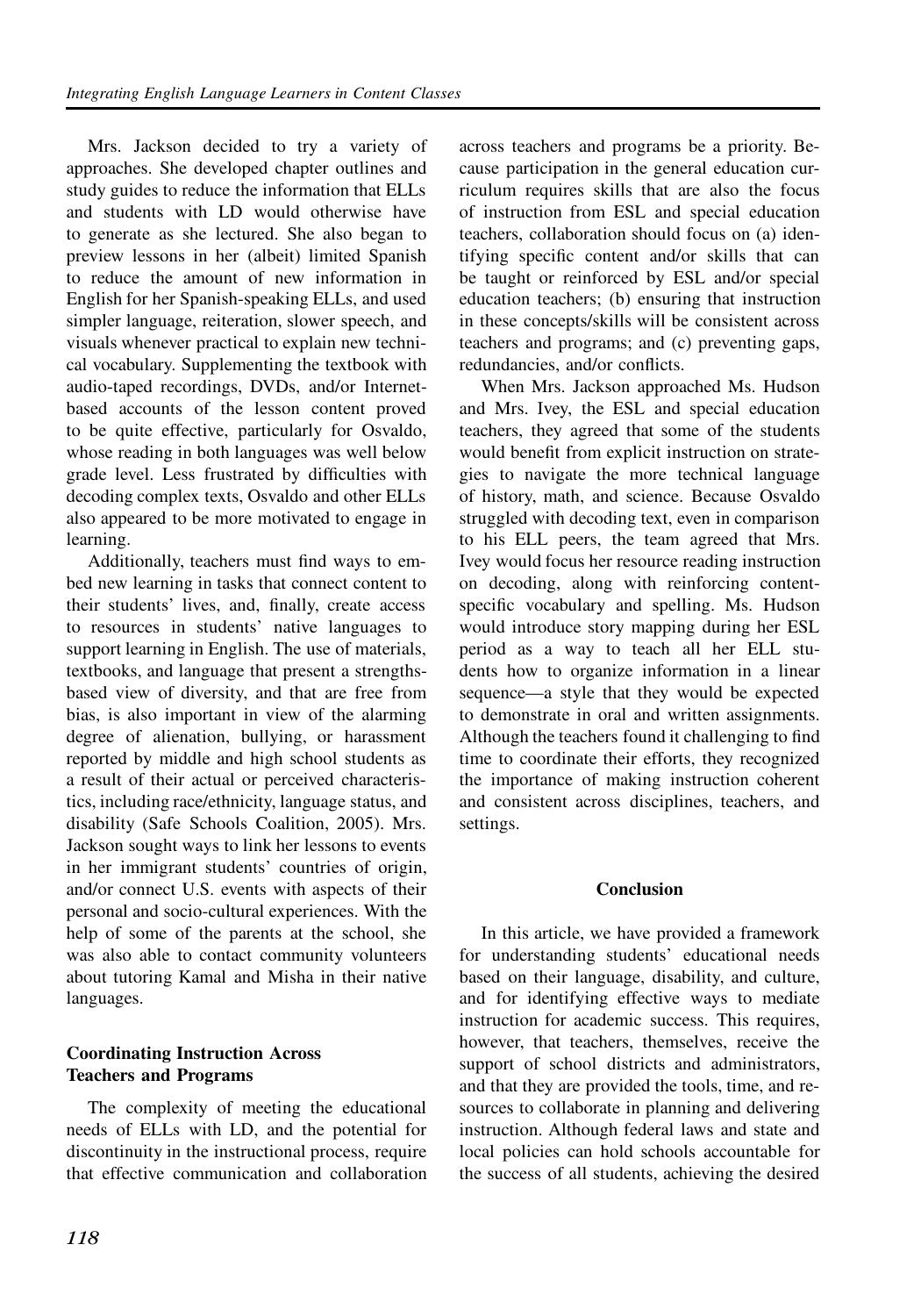results requires a significant shift in our thinking from expecting children to enter school ready to learn in the ways that schools have traditionally taught, to ensuring that the educational system at large is ready to educate, and that teachers are supported in their efforts to ensure that no child is left behind.

#### **References**

- Artiles, A. (2003). Special education's changing identity: Paradoxes and dilemmas in views of culture and space. Harvard Educational Review, 73, 164– 202.
- August, D., Carlo, M., Dressler, C., & Snow, C. (2005). The critical role of vocabulary development for English language learners. Learning Disabilities Research & Practice, 20, 50–57.
- August, D., & Shanahan, T. (Eds.). (2006). Developing literacy in second-language learners: A report of the National Literacy Panel on language-minority children and youth. Mahwah, NJ: Lawrence Erlbaum Associates.
- Echevarria, J., & Graves, A. (2007). Sheltered content instruction: Teaching English language learners with diverse abilities (3rd ed.). Boston: Pearson.
- Echevarria, J., Short, D., & Powers, K. (2006). School reform and standards-based education: A model for English-language learners. Journal of Educational Research, 99, 195–210.
- Fang, Z. (2006). The language demands of science reading in middle school. International Journal of Science Education, 28, 491–520.
- Freeman, B., & Crawford, L. (2008). Creating a middle school mathematics curriculum for Englishlanguage learners. Remedial and Special Education, 29, 9–19.
- García, S. B., & Ortiz, A. A. (2008). A framework for culturally and linguistically responsive design of response-to-intervention models. Multiple Voices,  $11(1)$ , 24–41.
- Hart, J. (2009). Strategies for culturally and linguistically diverse students with special needs. Preventing School Failure, 53, 197–206.
- Harvey, S. (1998). Nonfiction matters: Reading, writing, and research in grades 3–8. Portland, ME: Stenhouse.
- Hock, M. F., Brasseur, I. F., Deshler, D. D., Catts, H. W., Marquis, J. G., Mark, C. A., et al. (2009). What is the reading component skill profile of

adolescent struggling readers in urban schools? Learning Disability Quarterly, 32, 21–38.

- Hollins, E. (2008). Culture in school learning: Revealing the deep meaning (2nd ed.). New York: Routledge.
- Individuals with Disabilities Education Improvement Act of 2004, H.R. 1350.
- International Dyslexia Association. (2007). Dyslexia basics. Retrieved April 25, 2009 from http://www. ldonline.org/article/Dyslexia\_Basics
- Klingner, J. K., & Harry, B. (2006). The special education referral and decision-making process for English language learners: Child study team meetings and placement conferences. Teachers College Record, 108, 2247–2281.
- Klingner, J. K., Hoover, J. J., & Baca, L. M. (Eds.). (2008). Why do English language learners struggle with reading? Distinguishing language acquisition from learning disabilities. Thousand Oaks, CA: Corwin.
- Meier, T. (2003). "Why can't she remember that?": The importance of storybook reading in multilingual, multicultural classrooms. Reading Teacher, 57, 242–252.
- No Child Left Behind Act of 2001, Pub. L. No. 107– 110, 115 Stat. 1425 (2002). 107th Congress of the United States of America.
- Ortiz, A. A. (1997). Learning disabilities occurring concomitantly with linguistic differences. Journal of Learning Disabilities, 30, 321–332.
- Rance-Roney, J. (2009). Best practices for adolescent ELLs. Educational Leadership, 66(7), 32–37.
- Rogoff, B. (2003). The cultural nature of human development (pp. 236–281). New York: Oxford University Press.
- Safe Schools Coalition. (2005). Guidelines for identifying bias in curriculum and materials. Accessed on February 24, 2009 from http://www.safeschools coalition.org/identifyingbias.html
- Salend, S. J. (2008). Creating inclusive classrooms, effective and reflective practices (6th ed.) (pp. 108– 148). Upper Saddle River, NJ: Pearson.
- Santamaría, L. J., Fletcher, T. V., & Bos, C. S. (2002). Effective pedagogy for English language learners in inclusive classrooms. In A. J. Artiles & A. A. Ortiz (Eds.), English language learners with special education needs: Identification, assessment, and instruction (pp. 133–157). Washington, DC: Center for Applied Linguistics.
- Shippen, M. E., Houchins, D. E., Steventon, C., & Sartor, D. L. (2005). A comparison of two direct instruction reading programs for urban middle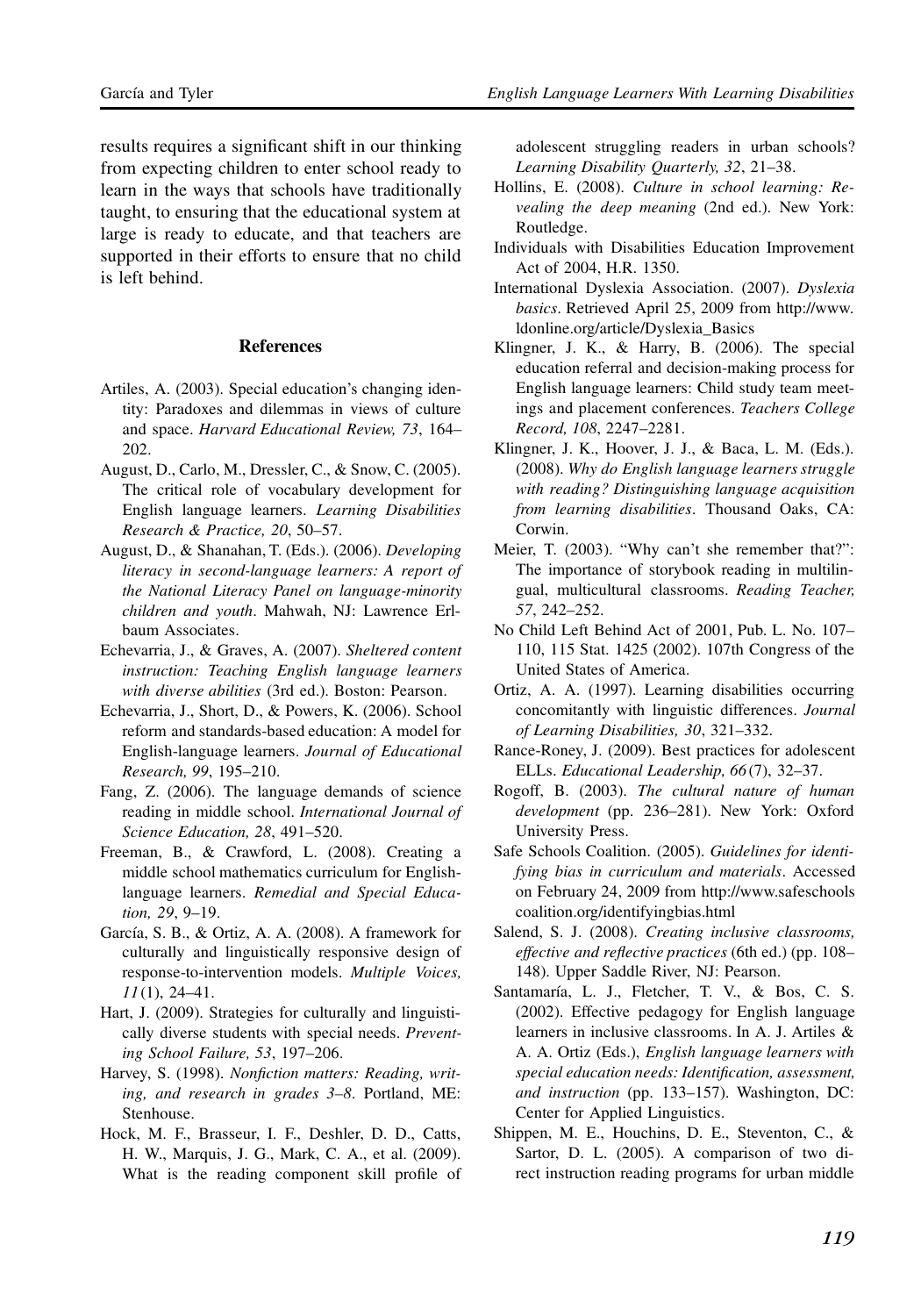school students. Remedial and Special Education, 26, 175–182.

- Short, D, & Fitzsimmons, S. (2007). Double the work: Challenges and solutions to acquiring language and academic literacy for adolescent English language learners. Washington, DC: Alliance for Excellent Education. Retrieved April 26, 2009 from www.all4ed.org/files/DoubleWork.pdf.
- Szpara, M. Y., & Ahmad, I. (2007). Supporting English-language learners in social studies: Results from a study of high school teachers. Social Studies, 98, 189–195.
- Trumbull, E., Rothstein-Fisch, C., Greenfield, P., & Quiroz, B. (2001). Bridging cultures between home

and school: A guide for teachers. Mahwah, NJ: Lawrence Erlbaum Associates.

- Tyler, B.-J. (2006). Teaching reading to middle school English-language learners with learning disabilities in reading: Teacher beliefs, experiences, and practices. Unpublished doctoral dissertation, The University of Texas at Austin.
- U.S. Department of Education. (2005). 27th annual report to Congress on the implementation of the Individuals with Disabilities Education Act. Washington, DC: Prepared by Westat for the Office of Special Education and Rehabilitative Services, Author.

ТłР